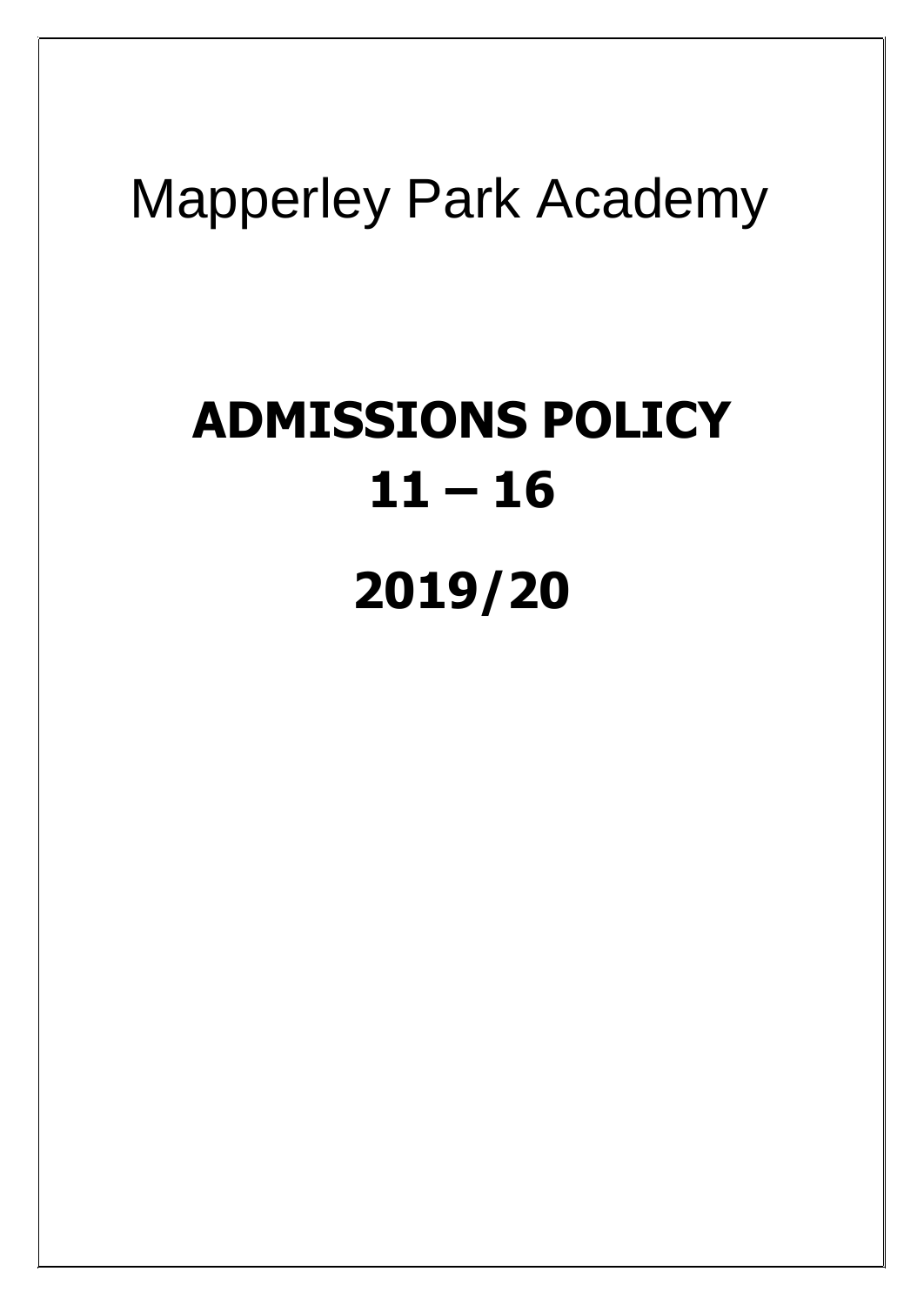# **PROCEDURE FOR ADMITTING PUPILS TO THE MAPPERLEY PARK ACADEMY**

The Mapperley Park Academy provides for the needs of children within the 11 to 16 age range who live in Mapperley, St Ann's and the surrounding areas.

Pupils will be admitted at the age of 1+ without reference to ability or aptitude using the criteria set out in this policy. Admission to our Academy is not dependent on any 'voluntary' contribution.

The Greenwood Academies Trust is the Admissions Authority for the Mapperley Park Academy.

The Academy participates in the Local Authority (LA) co-ordinated scheme and timelines. All deadlines within that should be adhered to by applicants.

# **Admission number(s)**

- 1. The Mapperley Park Academy has the following Pupil Admission Number (PAN):
	- a) 180 for pupils in Year 7

#### **Admission number for secondary provision (age 11)**

2. The Mapperley Park Academy has a PAN of 180 pupils in Year 7. The Mapperley Park Academy will accordingly admit a maximum of 180 pupils in the relevant age group each year if sufficient applications are received.

#### **Process of Application**

3. Arrangements for applications for places at the Mapperley Park Academy will be made in accordance with the Nottingham City Council's co-ordinated admission arrangements; parents resident in Nottinghamshire can apply online at:

#### **[www.nottinghamcity.gov.uk/schooladmissions](http://www.nottinghamcity.gov.uk/schooladmissions)**

Parents resident in other areas must apply through their home Local Authority.

- 4. The Academy will use Nottingham City Council's timetable for applications to the Mapperley Park Academy each year (exact dates within the months may vary from year to year – for admissions in the following September).
	- a) September the Mapperley Park Academy will publish information in its prospectus about the arrangements for admissions, including oversubscription criteria, for the following September.
	- b) September/October the Mapperley Park Academy will provide opportunities for parents to visit the Academy.
	- c) By 31 October Parents complete the common application form (CAF) and return it to the LA to administer.
	- d) 1 March notification of offers made to parents.

### **Consideration of applications**

5. The Academy will consider all applications for places at the Mapperley Park Academy. Where fewer than the PAN for the relevant year groups are received, the Academy will offer places at the Mapperley Park Academy to all those who have applied.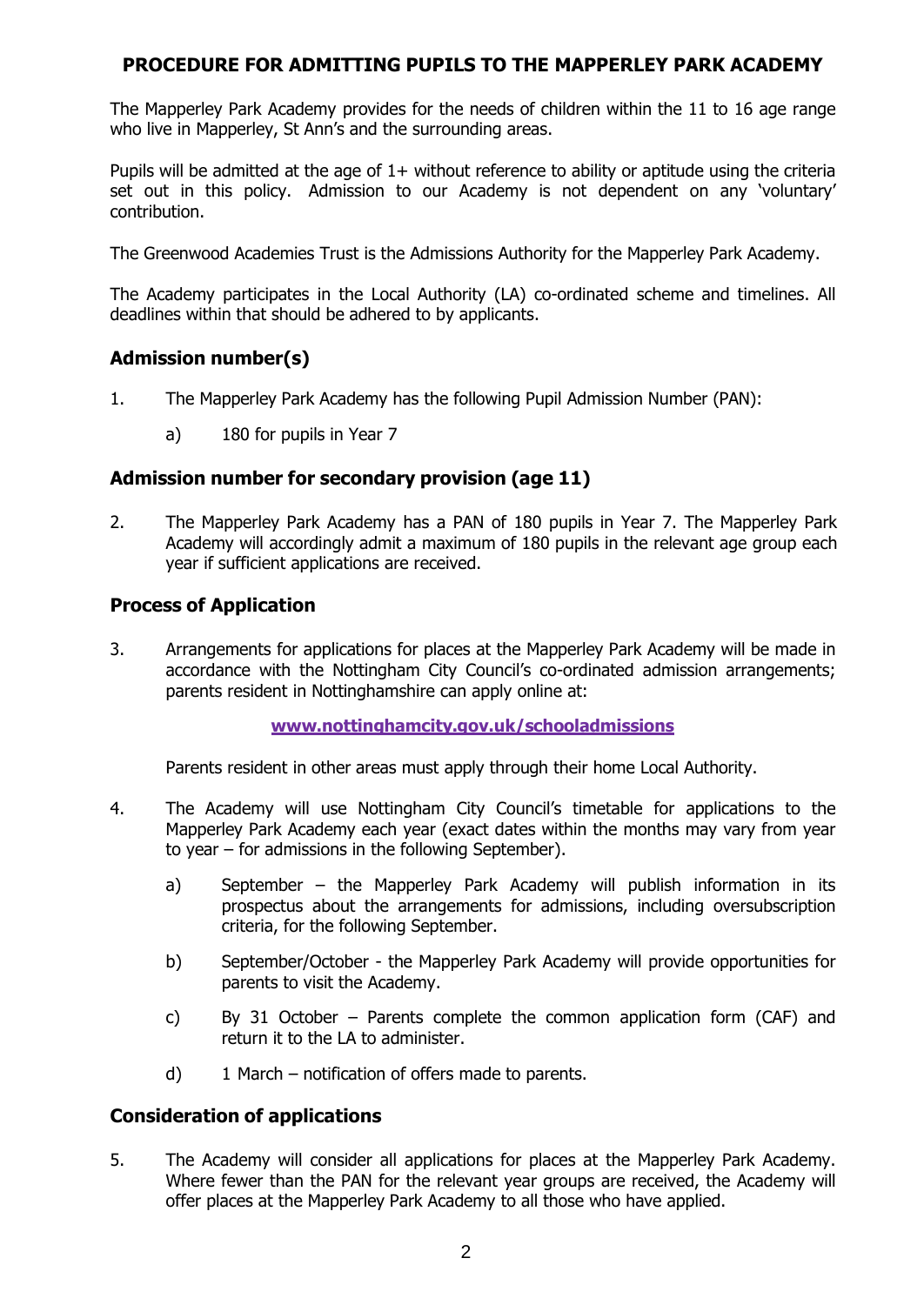Any applications received after the closing date will be accepted but considered only after those received by the closing date.

## **Procedures where the Mapperley Park Academy is oversubscribed**

6. Where the number of applications for admission is greater than the PAN in any age group, applications will be considered against the criteria set out below.

### **Admission to Year 7**

- 7. The Academy will first accept all pupils with a statutory right to a place at the Academy through an Education Health and Care Plan naming the Mapperley Park Academy. After the admission of these pupils, criteria will be applied for the remaining places in the order in which they are set out below:
	- a) Looked After Children or previously Looked After Children\*.
	- b) A child with a sibling\* on roll at the Academy at the time of application and admission.
	- c) A child of a newly appointed teacher where there is a demonstrable skills shortage for the post in question.

Where there are more applications than places after application of the above criteria, distance from the Academy to home will be taken into account. Preference will be given to pupils who live closer to the Academy's site as the crow flies\*, using:

- the straight line distance from the Academy's main office on the Ransom Road site to the front door of the child's home.
- \* See definitions
- 8. In the event that two or more distances are exactly the same, the Academy will use a method of random allocation by lot, drawn by an independent person outside of the Academy.

# **Operation of waiting lists**

- 9. As required by the Schools Admissions Code, the Mapperley Park Academy will maintain a waiting list until the end of the autumn term.
- 10. Where in any year the Academy receives more applications for places than there are places available, a waiting list will operate for unsuccessful applicants to Year 7. Waiting lists will also be maintained for other year groups when these year groups are full. Waiting lists will be maintained by the Mapperley Park Academy and it will be open to any parent to ask for his or her child's name to be placed on a waiting list for the relevant year group following an unsuccessful application.
- 11. Children's positions on the waiting list will be determined solely in accordance with the criteria for admission set out in paragraph 7. Where places become vacant they will be allocated to children on the waiting list in accordance with the oversubscription criteria. These lists will operate until the end of the school year but parents will be asked to confirm if they wish their child's name to remain on the list after 1 October each year.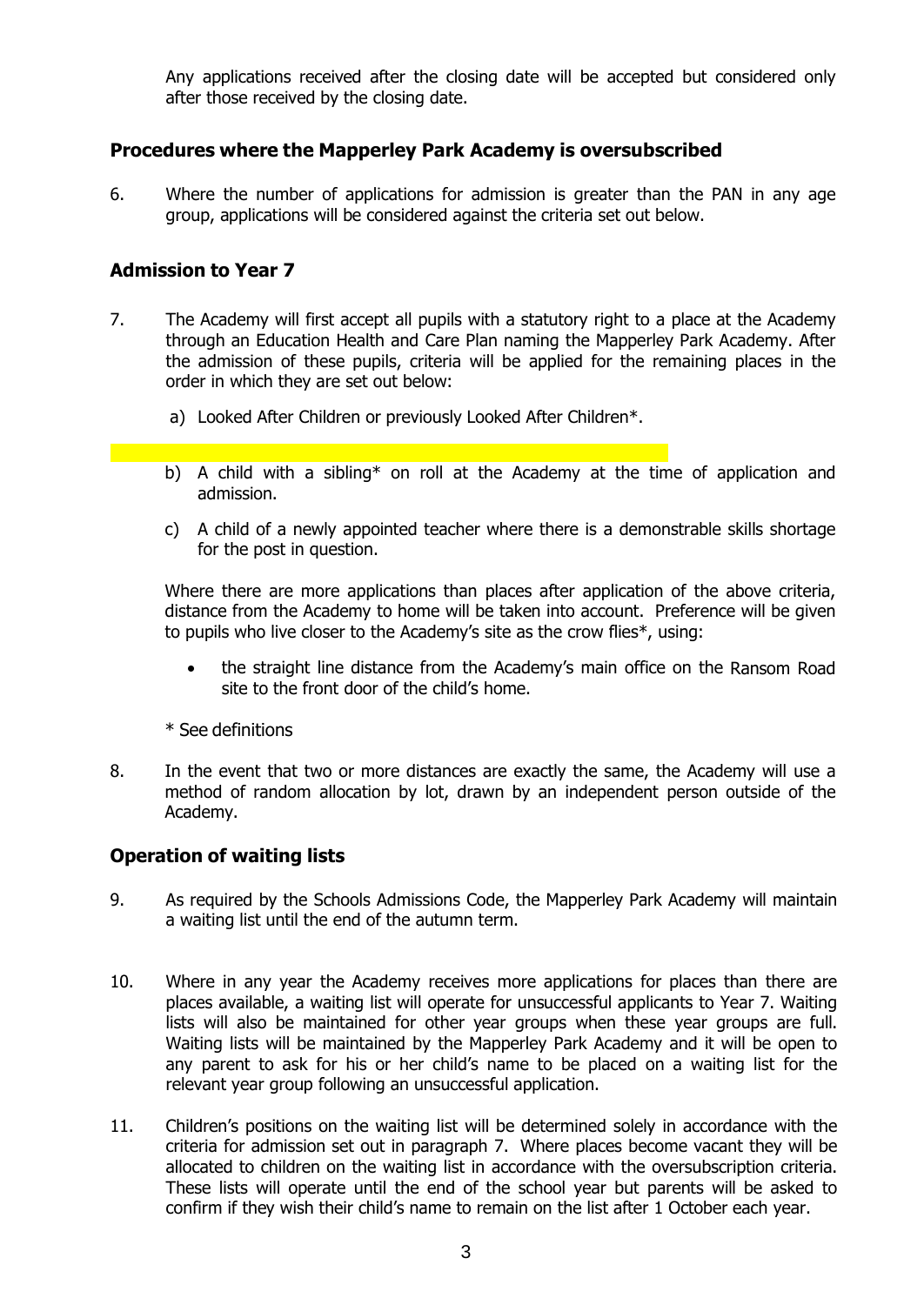### **Arrangements for in-year admissions**

- 12. The Mapperley Park Academy will co-ordinate admissions for in-year applications and for applications for year groups other than the normal point(s) of entry.
- 13. Subject to any provisions in the LA's co-ordinated admission arrangements relating to applications submitted for years other than the normal year of entry, the Academy will consider all such applications and if the year group applied for has a place available, admit the child.
- 14. If more applications are received than there are places available, the over-subscription criteria in paragraph 7. Parents whose application is refused shall be entitled to appeal.

# **Right of Appeal**

- 15. There will be a right of appeal to an Independent Appeals Panel for unsuccessful applicants relating to admissions at age 5 (statutory school age) or above. Appeals should be made within twenty (20) school days of the date of refusal.
- 16. If refused admission you should contact the Academy, in writing, at the address below to lodge an appeal:

Mapperley Park Academy Ransom Drive **Nottingham** NG3 5LR

Please mark your envelope 'Admissions Appeals'.

#### **Fair Access**

17. The Mapperley Park Academy participates in the Nottingham City Council's Fair Access protocol.

All schools, including Voluntary Aided Schools, Trust Schools and Academies must participate in this protocol.

18. The purpose of the Fair Access Protocol is to ensure that vulnerable children are offered a school place as quickly as possible and to evenly spread children with additional needs across all schools in the city. The protocol only applies to mid- term applications; it does not operate when children transfer from primary school to secondary school.

#### **Fraudulent or Misleading Applications**

- 19. As an Admission Authority, we have the right to investigate any concerns we may have about your application and to withdraw the offer of a place if we consider there is evidence that you have made a fraudulent claim or provided misleading information, for example a false address was given which denied a place to a child with a stronger claim.
- 20. We reserve the right to check any address and other information provided so we can apply the oversubscription criteria accurately and fairly.